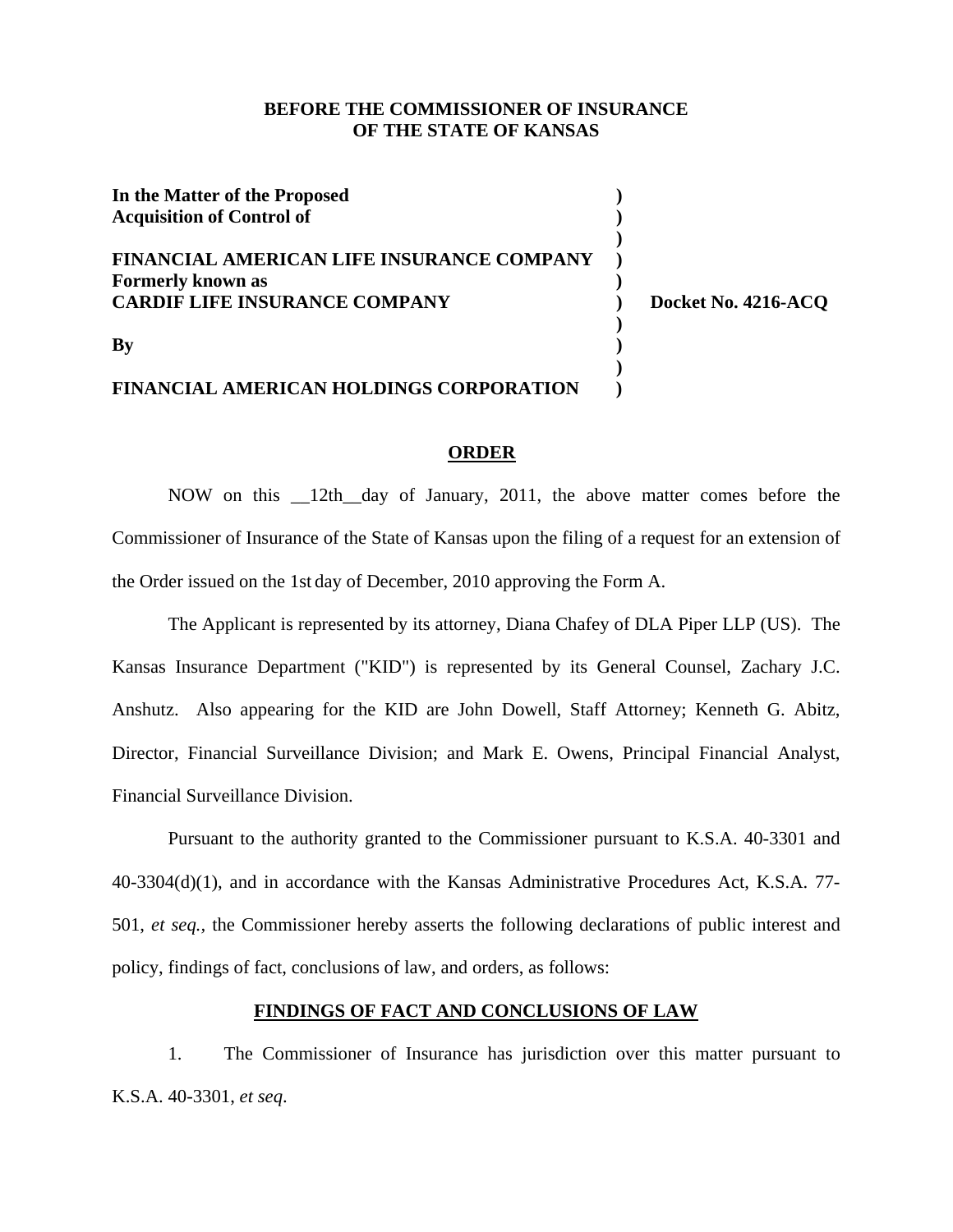2. The evidence previously submitted supports continued approval of the proposed acquisition of control of Financial American Life Insurance Company by the Applicant.

3. The Applicant has requested an extension of 30 days beyond the 60 day period set Forth in the Order until closing the transaction. The parties anticipate that the acquisition will be closed by January 31, 2011.

4. That allowing the parties an additional 30 days to complete the acquisition would be in the public interest.

#### **IT IS THEREFORE ORDERED BY THE COMMISSIONER OF INSURANCE THAT:**

1. An extension is hereby granted to complete the acquisition on or before March 1, 2011.

2. The Commissioner of Insurance retains jurisdiction over the subject matter of this proceeding and over the parties for the purpose of entering such further order or orders as may be deemed proper.

#### **Notice of Rights**

The Applicant is entitled to a hearing pursuant to K.S.A. § 77-537, the Kansas Administrative Procedure Act. If the Applicant desires a hearing, they must file a written request for a hearing with:

Zachary Anshutz, General Counsel Kansas Insurance Department 420 S.W. 9th Street Topeka, Kansas 66612

This request must be filed within fifteen (15) days from the date of service of this Order. If the Applicant requests a hearing, the Kansas Insurance Department will notify them of the time and place of the hearing and information on the procedures, right of representation, and other rights of parties relating to the conduct of the hearing, before commencement of same.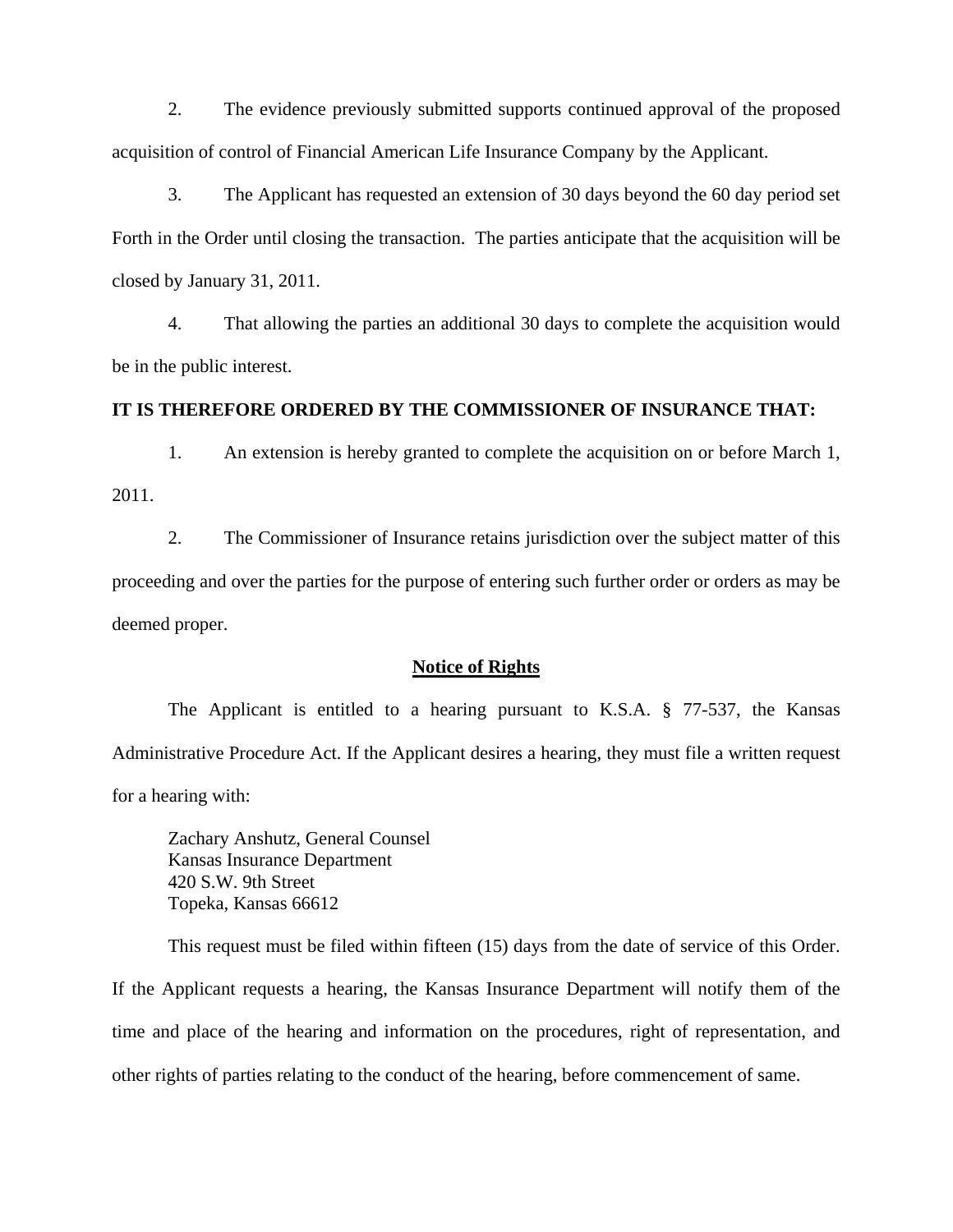If a hearing is not requested in the time and manner stated above, this Order shall Become effective as a Final Order upon the expiration of time for requesting a hearing, pursuant to K.S.A. § 77-613. In the event the Applicant files a petition for judicial review, pursuant to K.S.A. § 77-613(e), the agency officer to be served on behalf of the Kansas Insurance Department is:

Zachary Anshutz, General Counsel Kansas Insurance Department 420 S.W. 9th Street Topeka, Kansas 66612

**IT IS SO ORDERED THIS \_\_12th\_\_\_ DAY OF JANUARY, 2011, IN THE CITY OF TOPEKA, COUNTY OF SHAWNEE, STATE OF KANSAS.** 



 $\angle$ /s/ Sandy Praeger $\angle$ 

Sandy Praeger

Commissioner of Insurance

BY:

\_/s/ Zachary J.C. Anshutz\_\_\_\_\_\_\_\_\_\_\_\_\_\_\_\_\_\_

Zachary J.C. Anshutz

General Counsel, Kansas Insurance Department